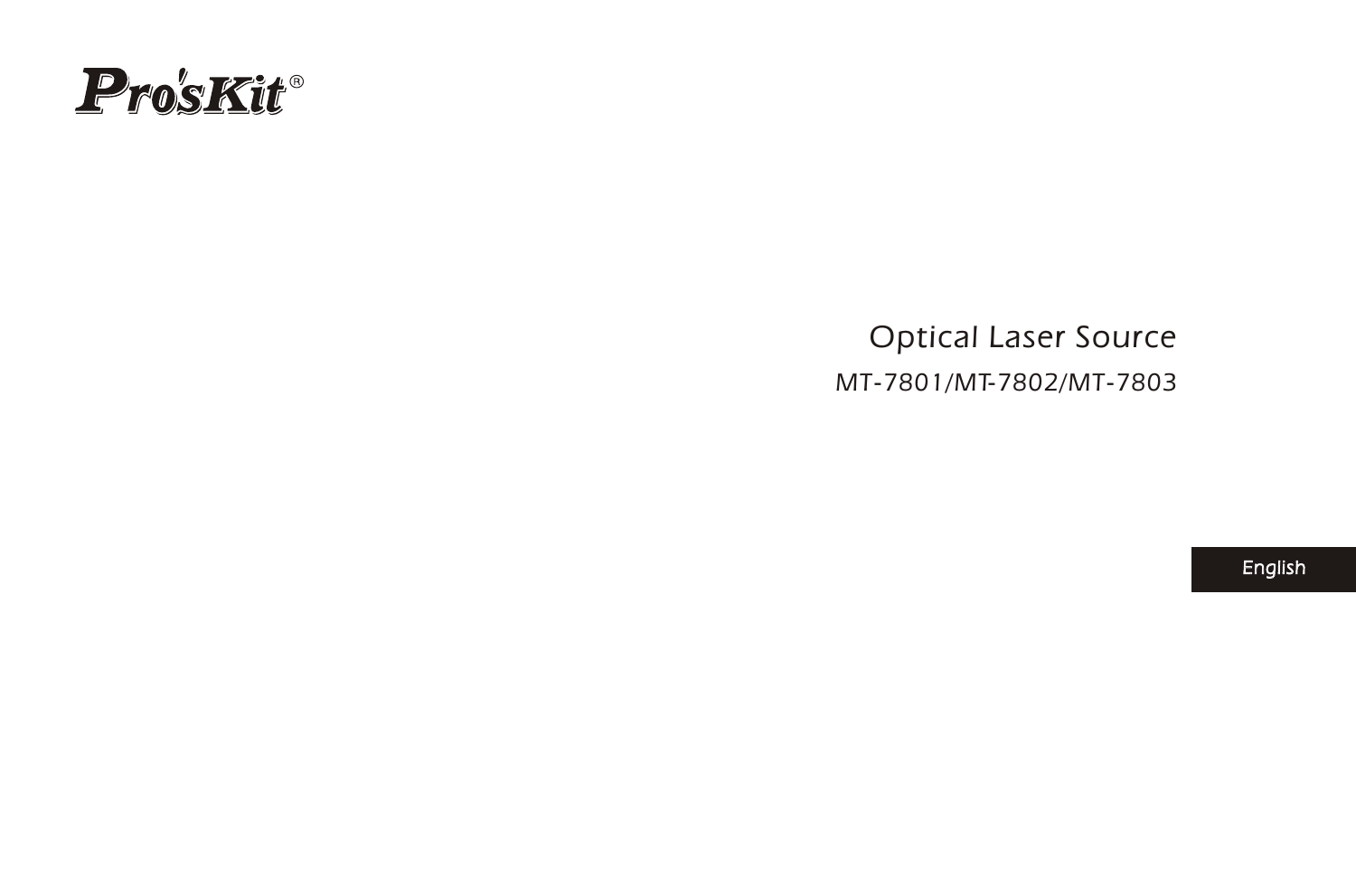## WARNING

*You are cautioned that changes or modifications not espressly approved in this document could void yout authority to operate this equipment.*

*To reduce the risk of fire or electric shock,do not expose this apparatus to rain or moisture. To avoid electrical shock, do not open the cabinet. Refer servicing to qualified personnel only.*





## **NOTE**

*As the laser is harmful to the eyes, do not attempt to disassemble the cabinet.*

## *Precautions for Use*

#### *Use batteries*

*At the same time, can not use different style or different capacitance batteries. And only charge the rechargeable batteries.*

#### *Avoiding condensation problems*

*As much as possible, avoid sudden temperature changes. Do not attempt to use the drive immediately after moving it from a cold*  to a warm location, to raising the room temperature suddenly, as condensation may form with in the drive. If the temperature *changes suddenly while using the drive, stop using it and take out batteries for at least an hour.*

#### *Storage*

*When long time no use,must take out the batteries to avoid destroying the device.*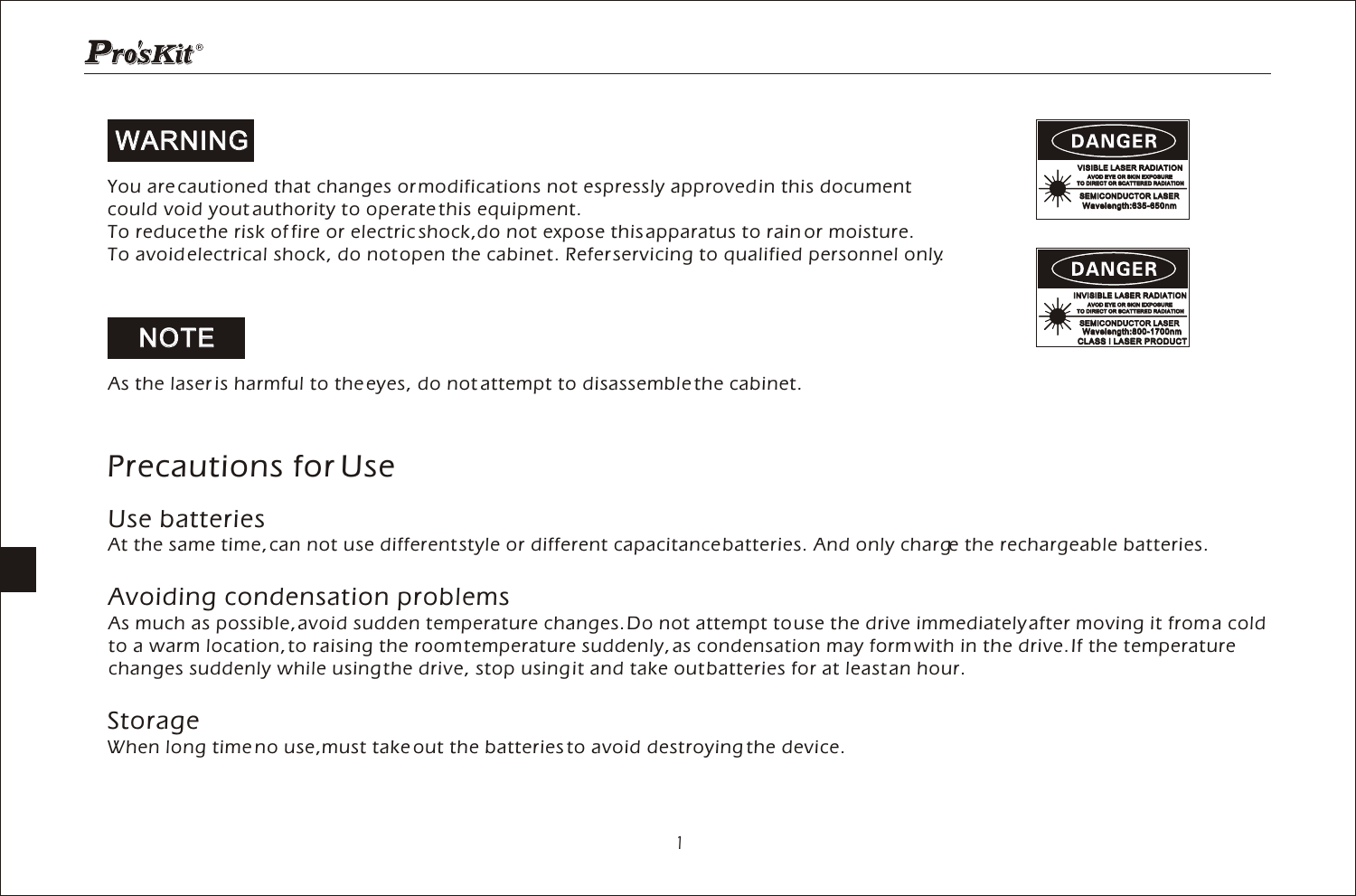# *Contents*

| 1. Warning and Note <b>Commission Commission</b> and Contract and Construction Commission and Construction Construction                                                                                                              |    |
|--------------------------------------------------------------------------------------------------------------------------------------------------------------------------------------------------------------------------------------|----|
| 2. Accessories <b>contract and a series and a series of the series of the series of the series</b> and a series of the series of the series of the series of the series of the series of the series of the series of the series of   |    |
| 3. Product presentation                                                                                                                                                                                                              |    |
|                                                                                                                                                                                                                                      |    |
| 3.2 Install the battery                                                                                                                                                                                                              |    |
| 3.2 On/off and permanent on <b>Constanting Constanting Constanting Constanting Constanting Constanting Constanting Constanting Constanting Constanting Constanting Constanting Constanting Constanting Constanting Constanting C</b> |    |
| 3.3 Backlight function <b>with the contract of the contract of the contract of the contract of the contract of the contract of the contract of the contract of the contract of the contract of the contract of the contract of t</b> |    |
|                                                                                                                                                                                                                                      |    |
| 3.5 Modulation wave output                                                                                                                                                                                                           |    |
| 3.6 Wavelength identification                                                                                                                                                                                                        |    |
| 3.7 Battery energy Indicator <b>Constant Construction</b>                                                                                                                                                                            |    |
| 3.8 Battery charge <b>contract the contract of the contract of the contract of the contract of the contract of the contract of the contract of the contract of the contract of the contract of the contract of the contract of t</b> | 12 |
| 3.9 Maintenance and solution <b>container and solution</b>                                                                                                                                                                           | 13 |
| 3.10 Detail parameter <b>contract of the contract of the contract of the contract of the contract of the contract of the contract of the contract of the contract of the contract of the contract of the contract of the contrac</b> |    |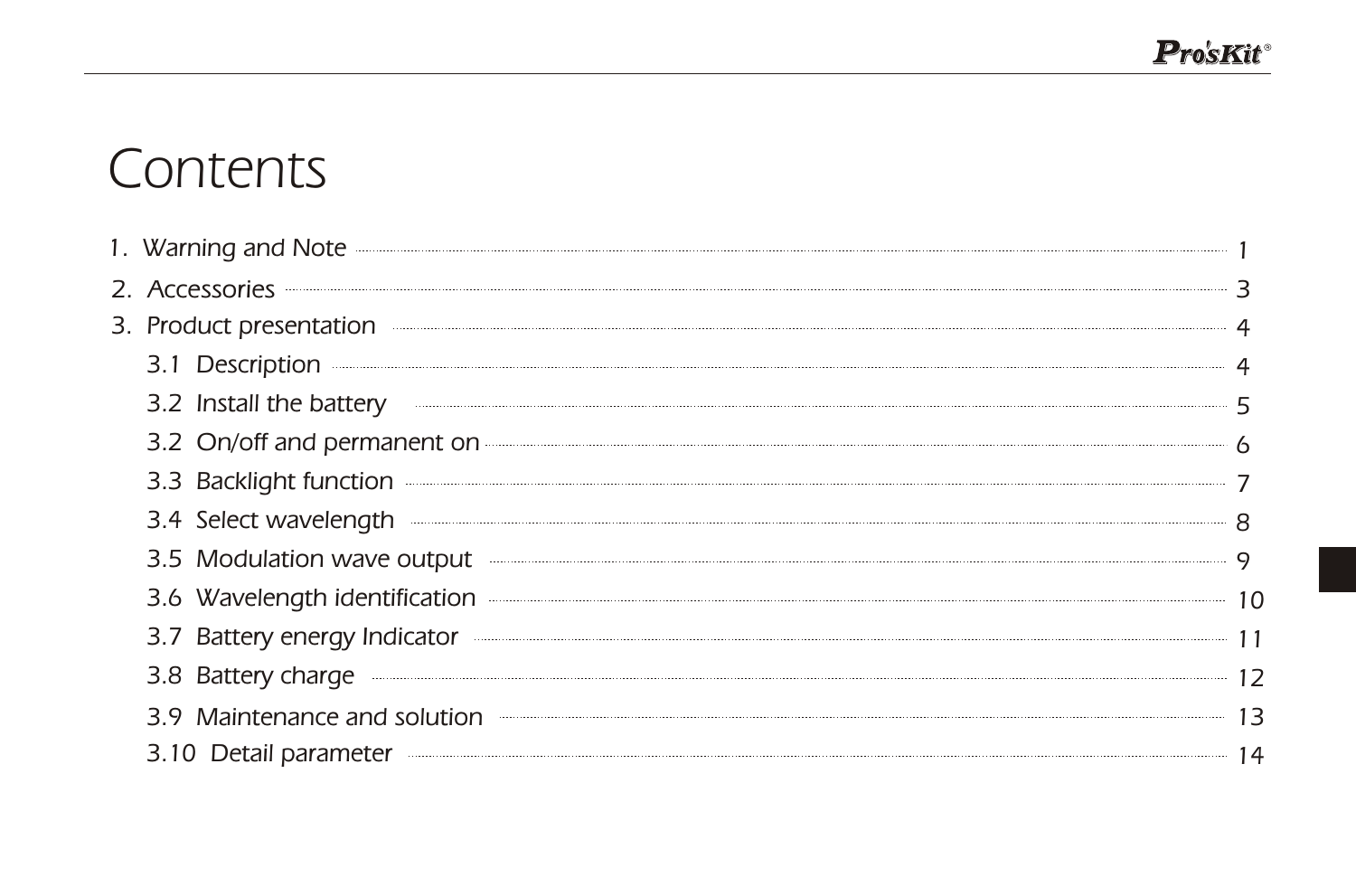# *Check the accessories*

*Standard Edition*



*2x AA LR6 1.5V or rechargeable battery charger/ out put: 5v 500mA*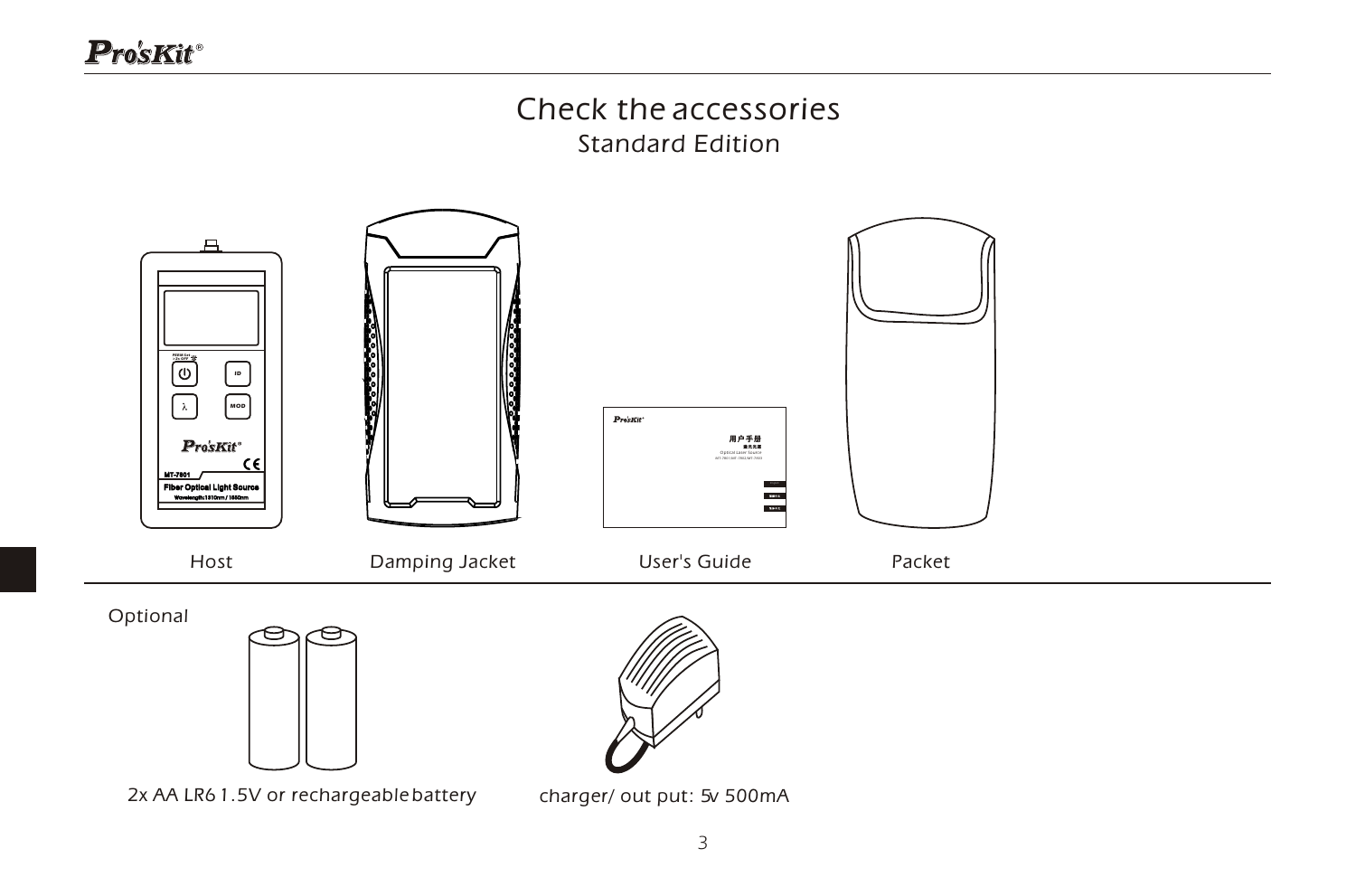## *Description*



- 1
- $\mathfrak{p}$ *Charging Socket*
- 3 *LCD*
- 4 *Power Button*
- 5 *Wavelength ID*
- 6 1 Fiber optic adapter<br>
2 Charging Socket<br>
3 LCD<br>
4 Power Button<br>
5 Wavelength ID<br>
6 Output wavelengt<br>
7 Load modulation fi *Output wavelength switch button*
- 7 *Load modulation frequency*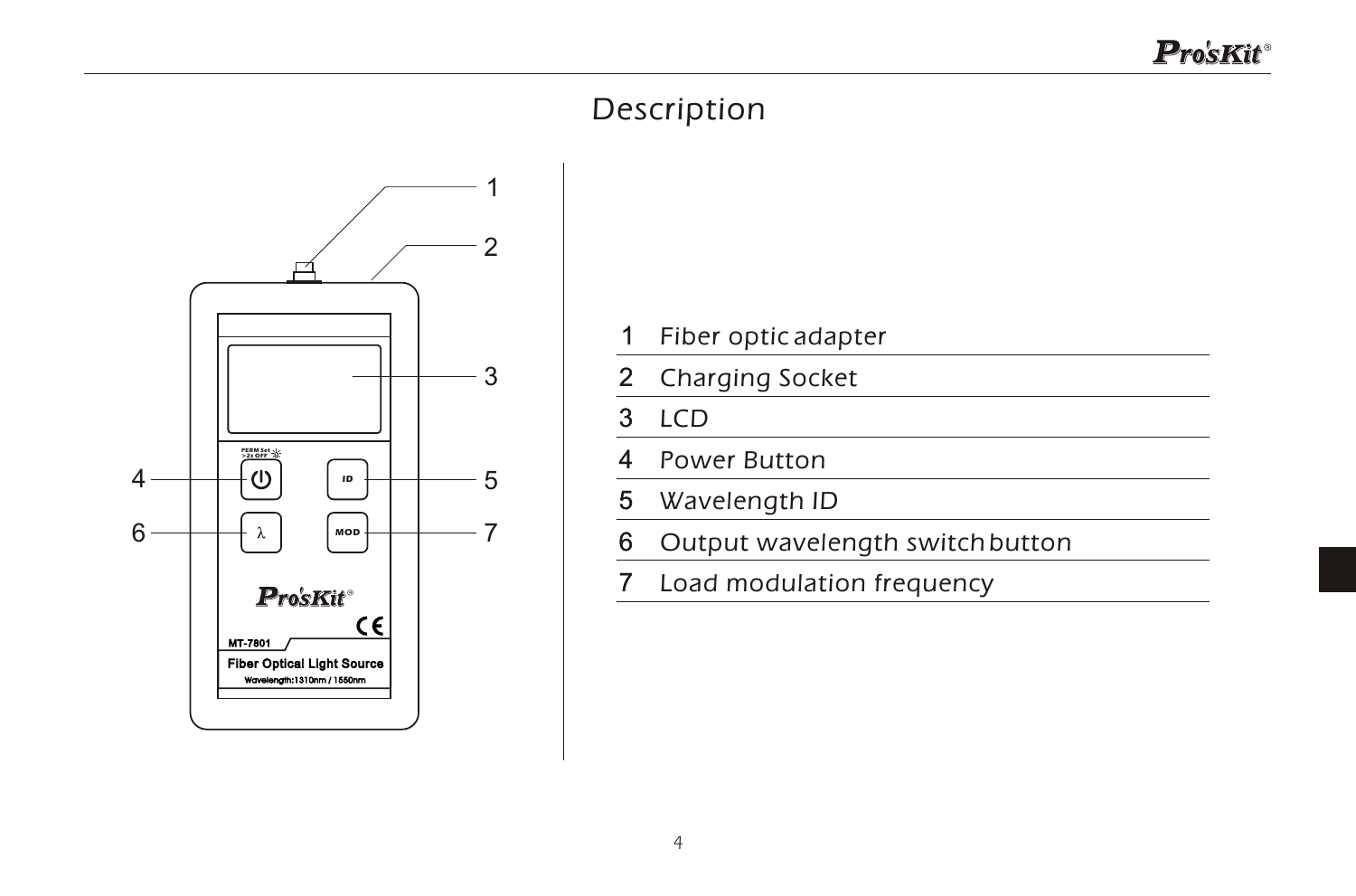## *Installing the battery*

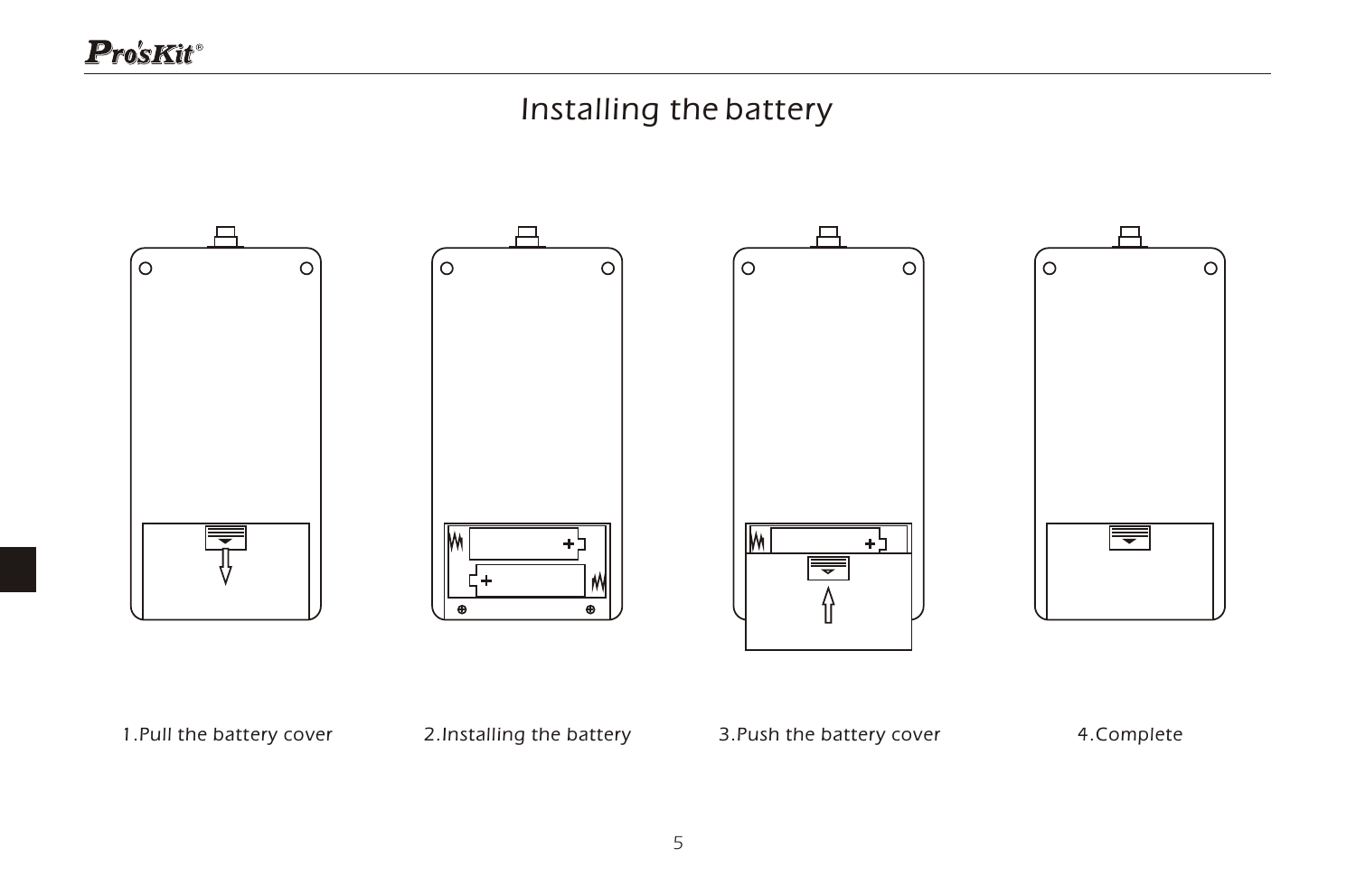#### *On/Off and Permanent On*

*Press*  $\left(\begin{matrix} a & b \\ c & d \end{matrix}\right)^n$  button will turn on the meter . *Press button again for two seconds or more will turn off the meter.* 

 *This meter has a power-saving function, normal* 

*boot and ten minutes without any operation, the device will automatically shut down. If you need to shield this function and enable the meter keeps on working, only need to press the button and hold when you PERM Set >2s OFF boot the instrument. After two seconds, the meter display will show "PERM" which means permanent power on.*

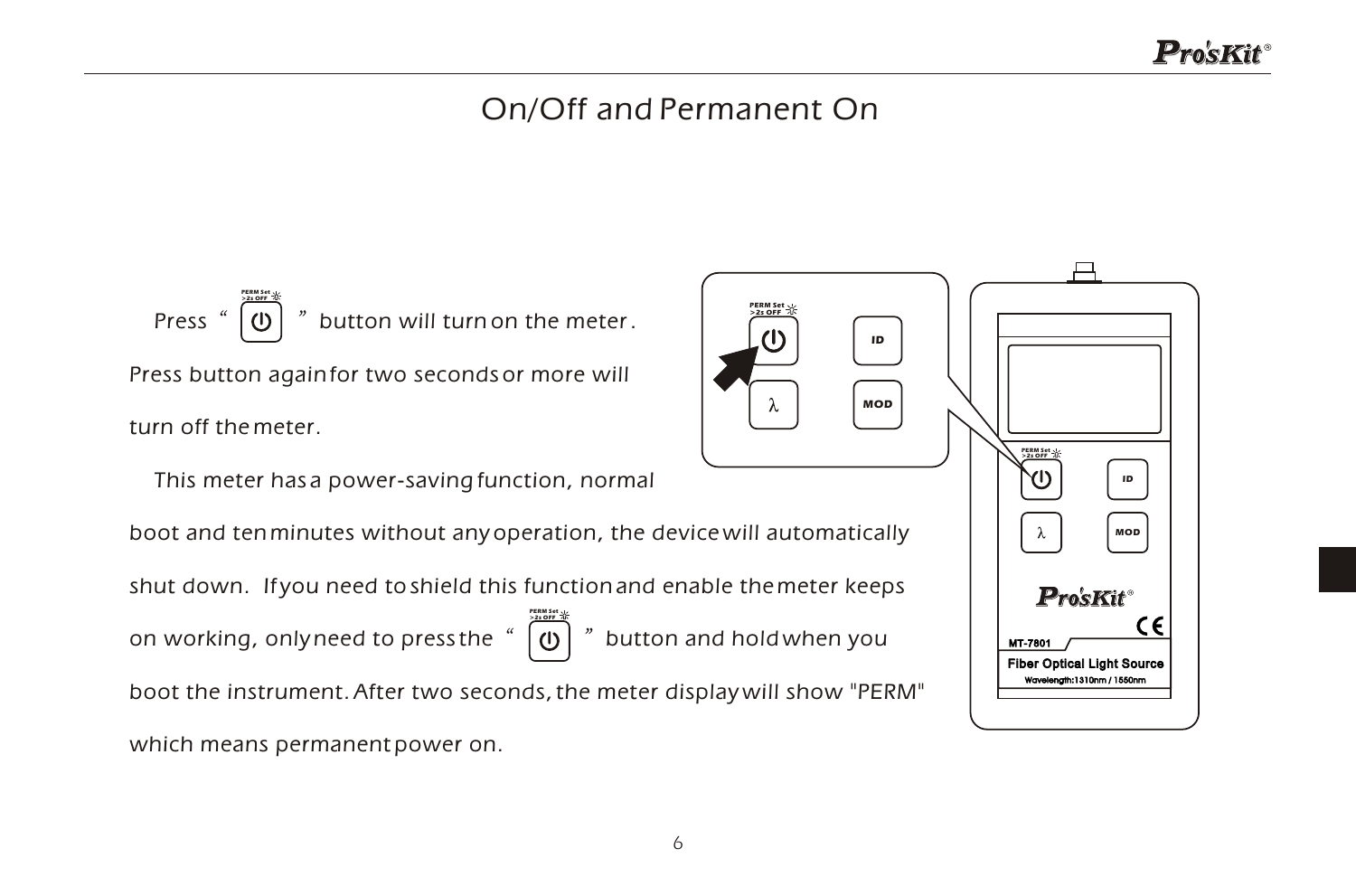## *Backlight Function*

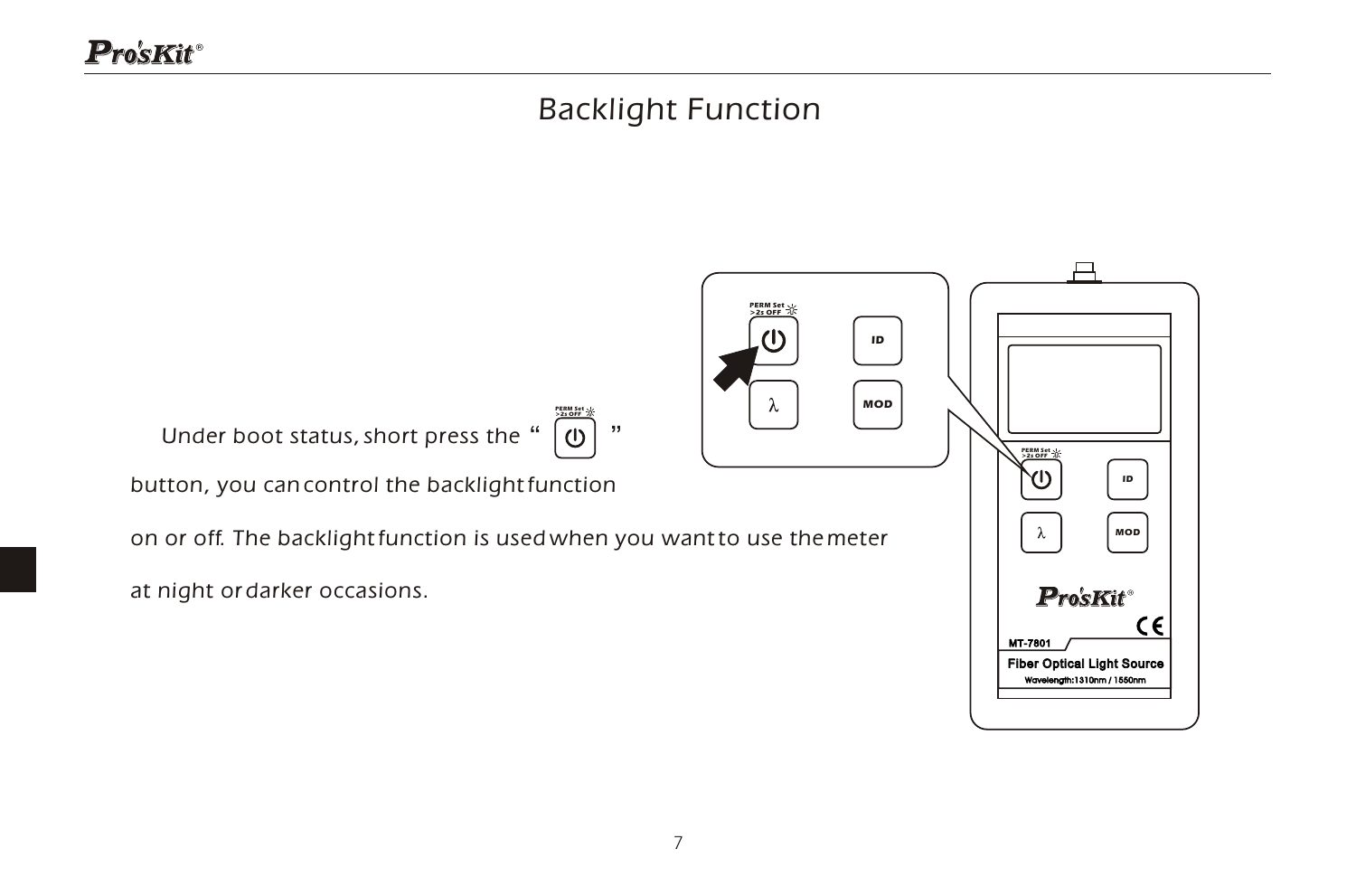#### *Select Wavelength*

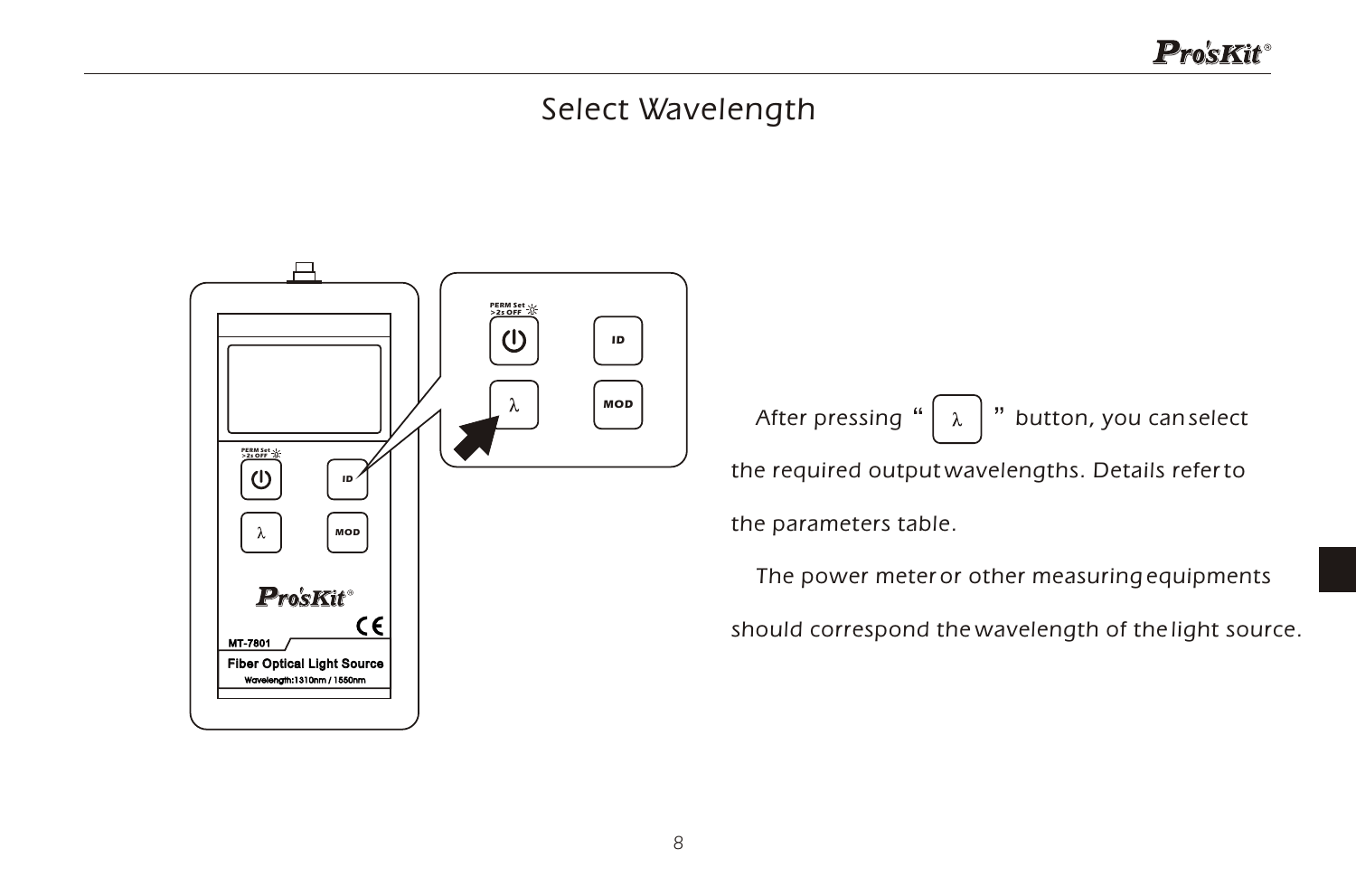#### *Modulation wave output*

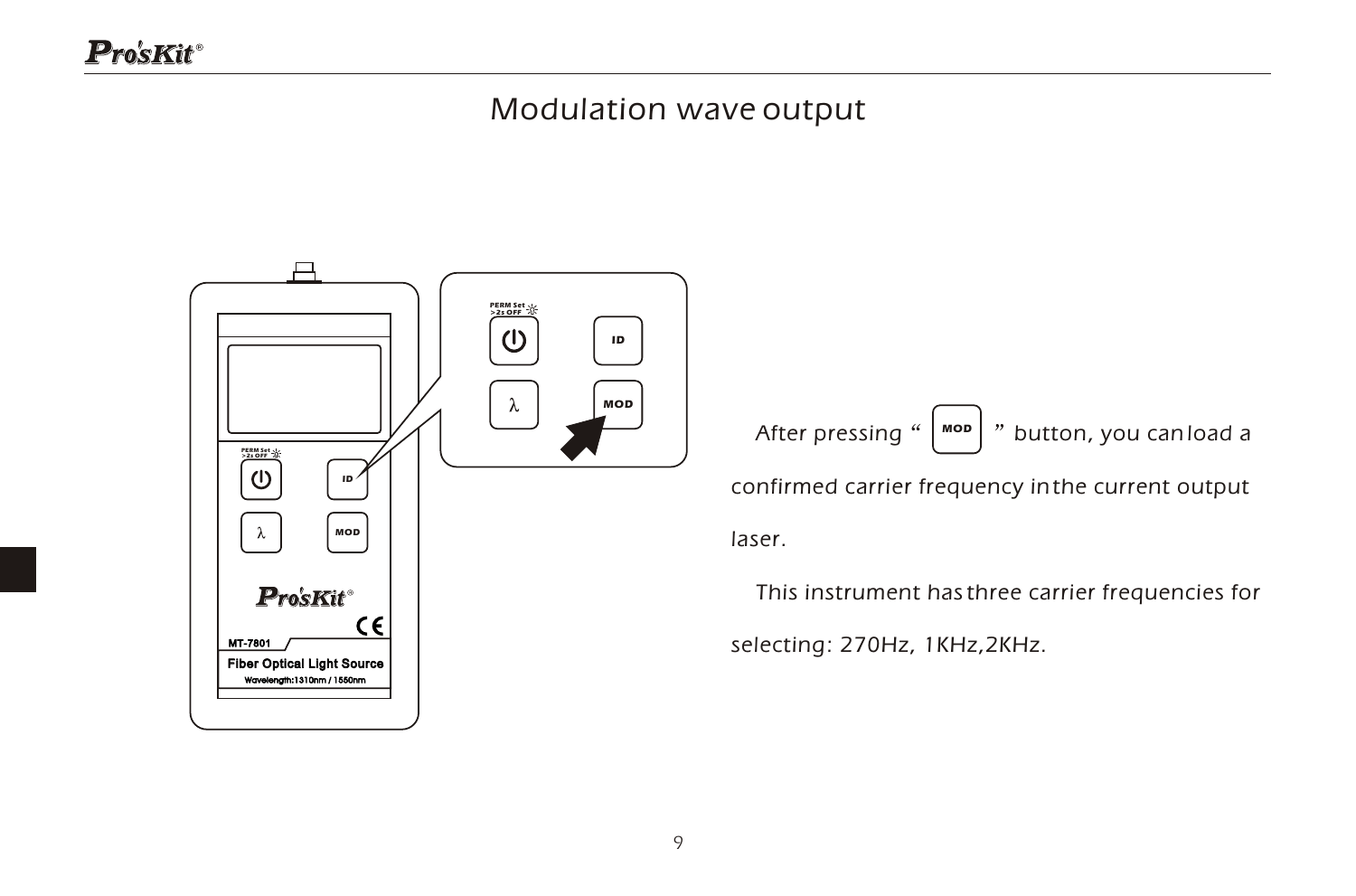#### *Wavelength identification*

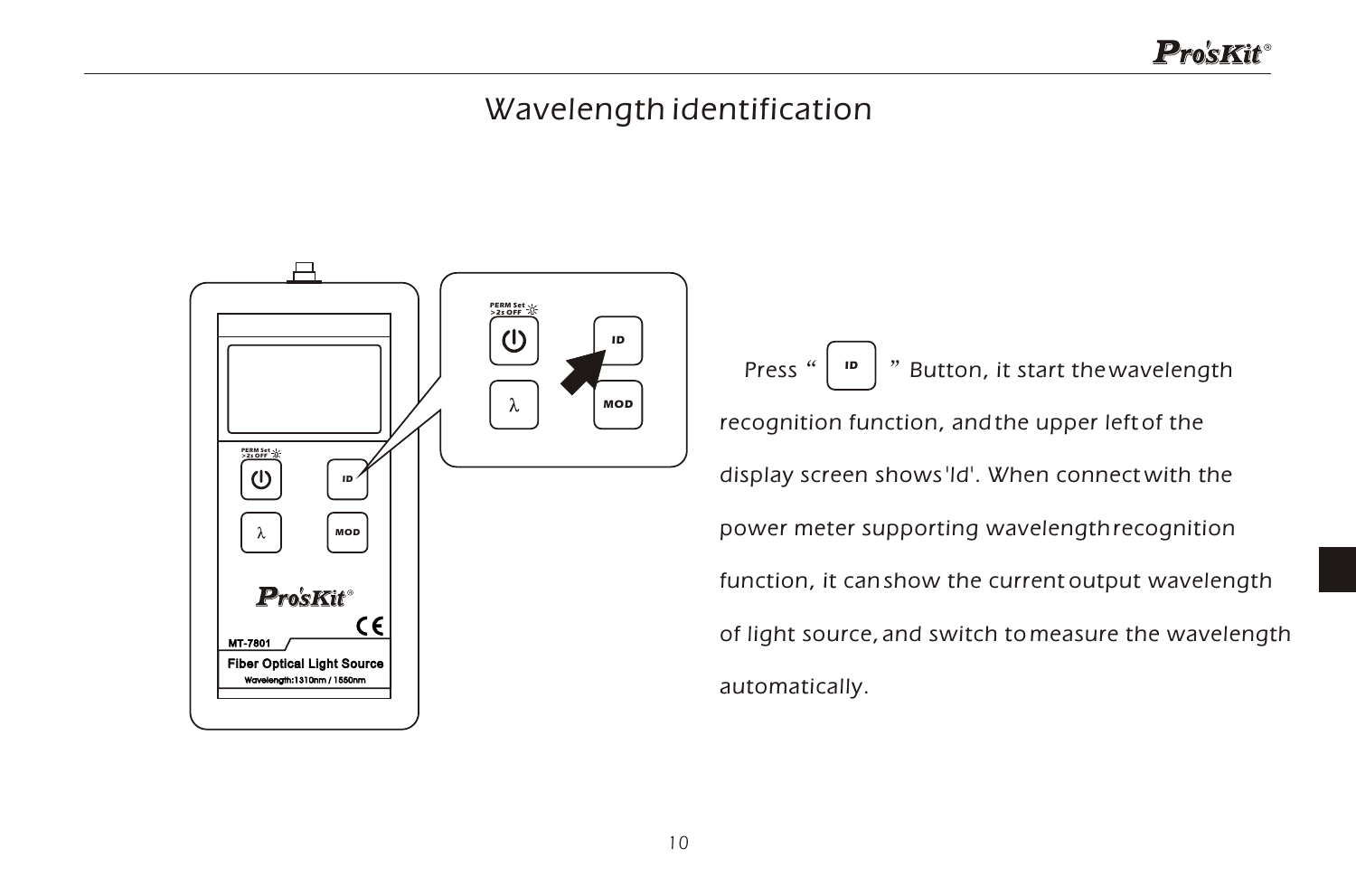#### *Power Indicator*



*Four levels indication of power detection*



*Represents the remaining 80%---100% electricity*



*Represents the remaining 40%---80% electricity*



*Represents the remaining 20%---40% electricity*



*Represents the remaining electricity less than 20%*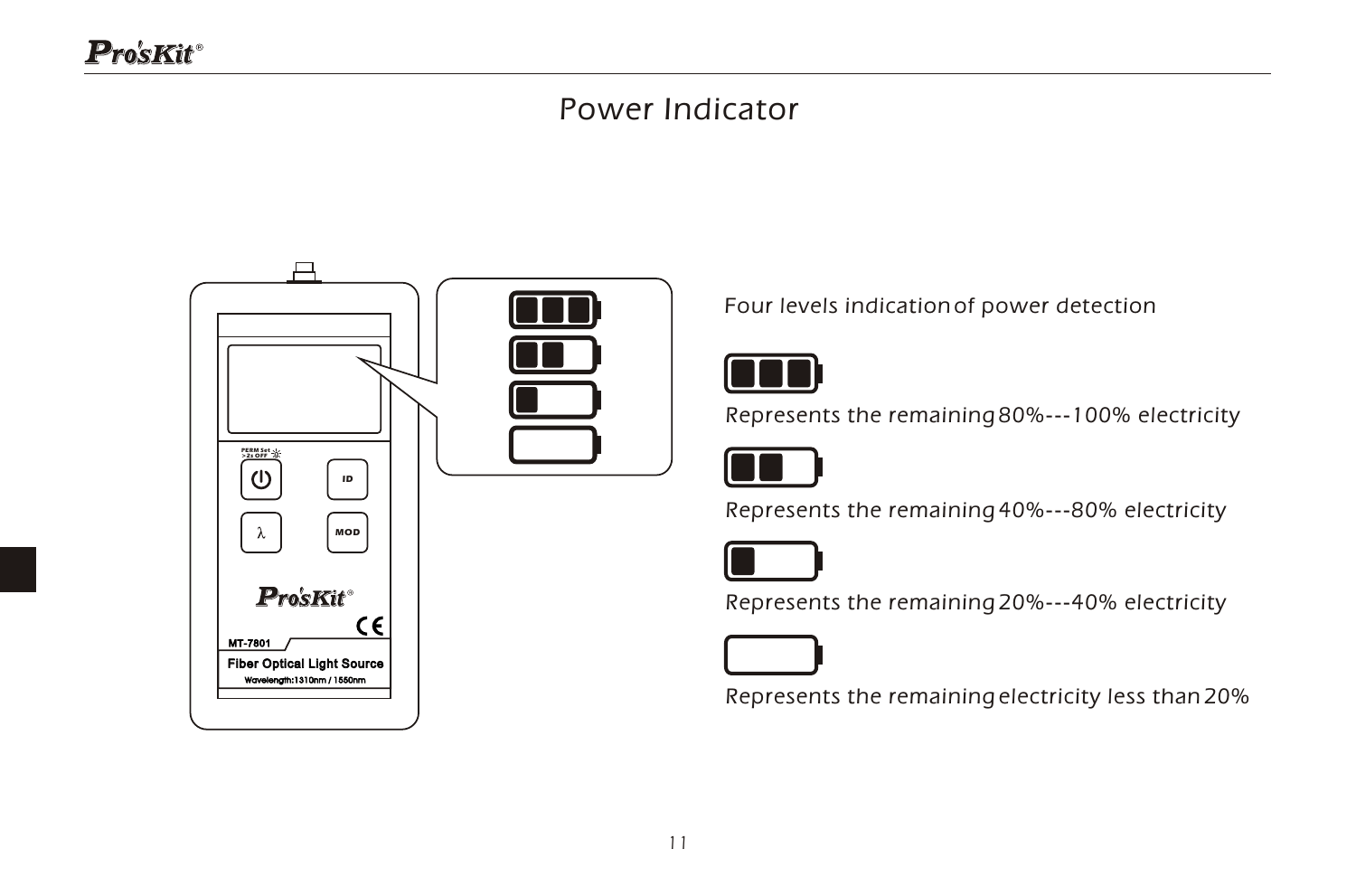

#### *Charge*

 *The instrument has a charging function. When use rechargeable batteries and a low battery indication shows on the instrument, you should promptly shut down it and recharge. Long time undervoltage will shorten the lifetime of the rechargeable battery. Connect the AC adapter to the device correctly, it can charge Automatically. Besides, computer USB port can also be used for charging. The battery remaining indicator keeps flashing during charging. It will stop when the charging is finished. The battery has finished the fast recharge and can be used directly. If you do not stop recharging at this time, the in strument will continue the trickle charge state, using small current to supply natural discharge. But this process is not more than 48 hours.*

 *The instrument can still be used while charging. But do not plug in the AC adapter when it is not rechargeable battery inside, or it will cause a high temperature and combustion, even explosion.*

*12*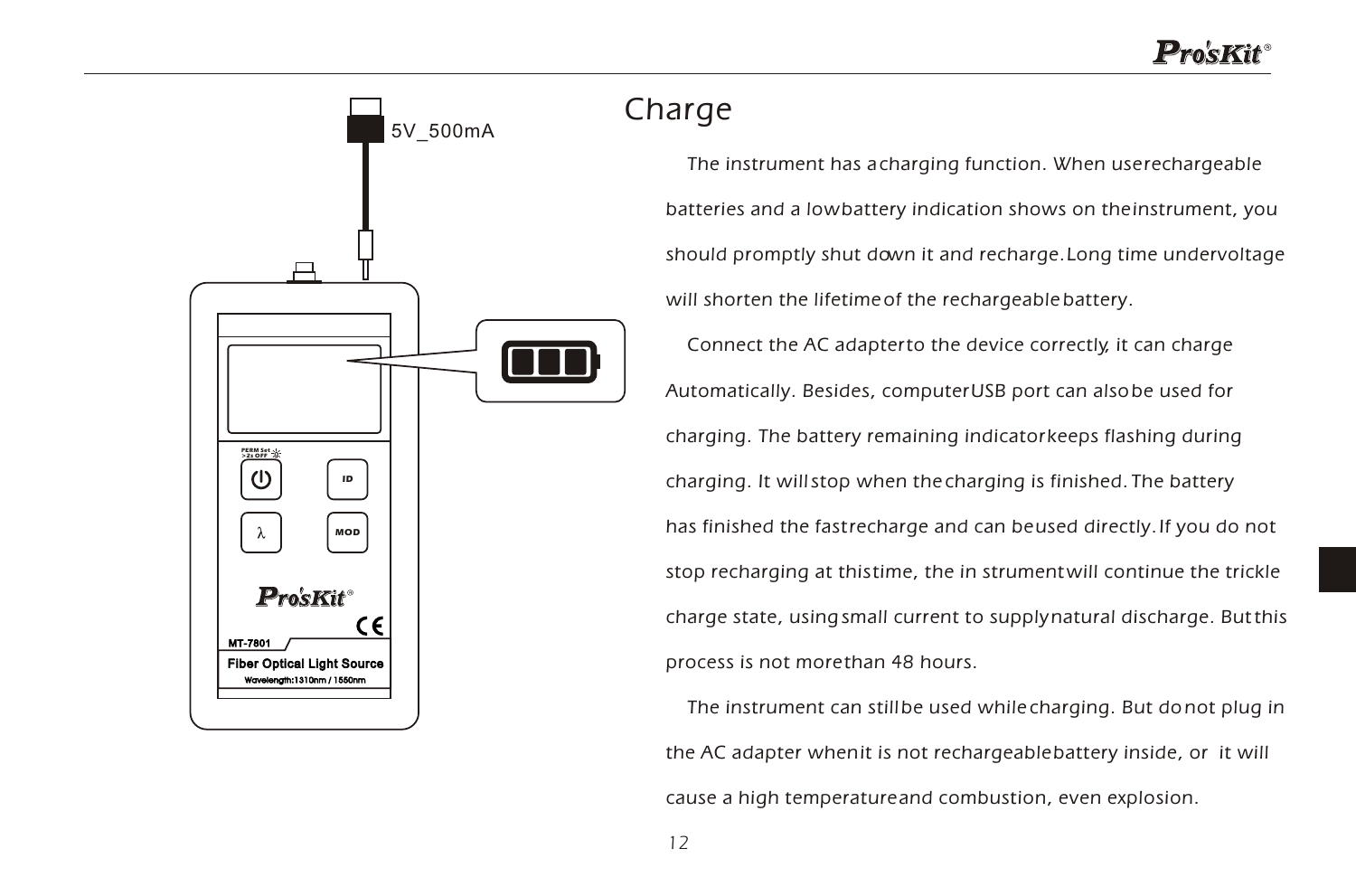#### *Meter Maintenance and Solution*

#### *General maintenance*

*Optical fiber connect the adapter should avoid contacting with hard objects and keep clean.*

*Should be stored in a dry and ventilated place to avoid moisture.*

*When un use for long time,should remove the batteries before storage.*

*Fault and solution*

| Failure name                                 | <b>Failure Cause</b>                    | Solution                                       |
|----------------------------------------------|-----------------------------------------|------------------------------------------------|
| Cannot boot                                  | Check the battery has<br>power or not   | Check the batteries are<br>installed correctly |
| Immediately shutdown<br>after booting        | Check the battery has<br>power or not   | Replace or recharge the batteries              |
| Can display,<br>but all operations are valid | The instrument program<br>is disordered | Reboot                                         |
| Cannot charge                                | Using non-rechargeableable<br>battery.  | Reinstall the rechargeable batteries           |
| Garbled                                      | Incorrect reset                         | Reboot                                         |